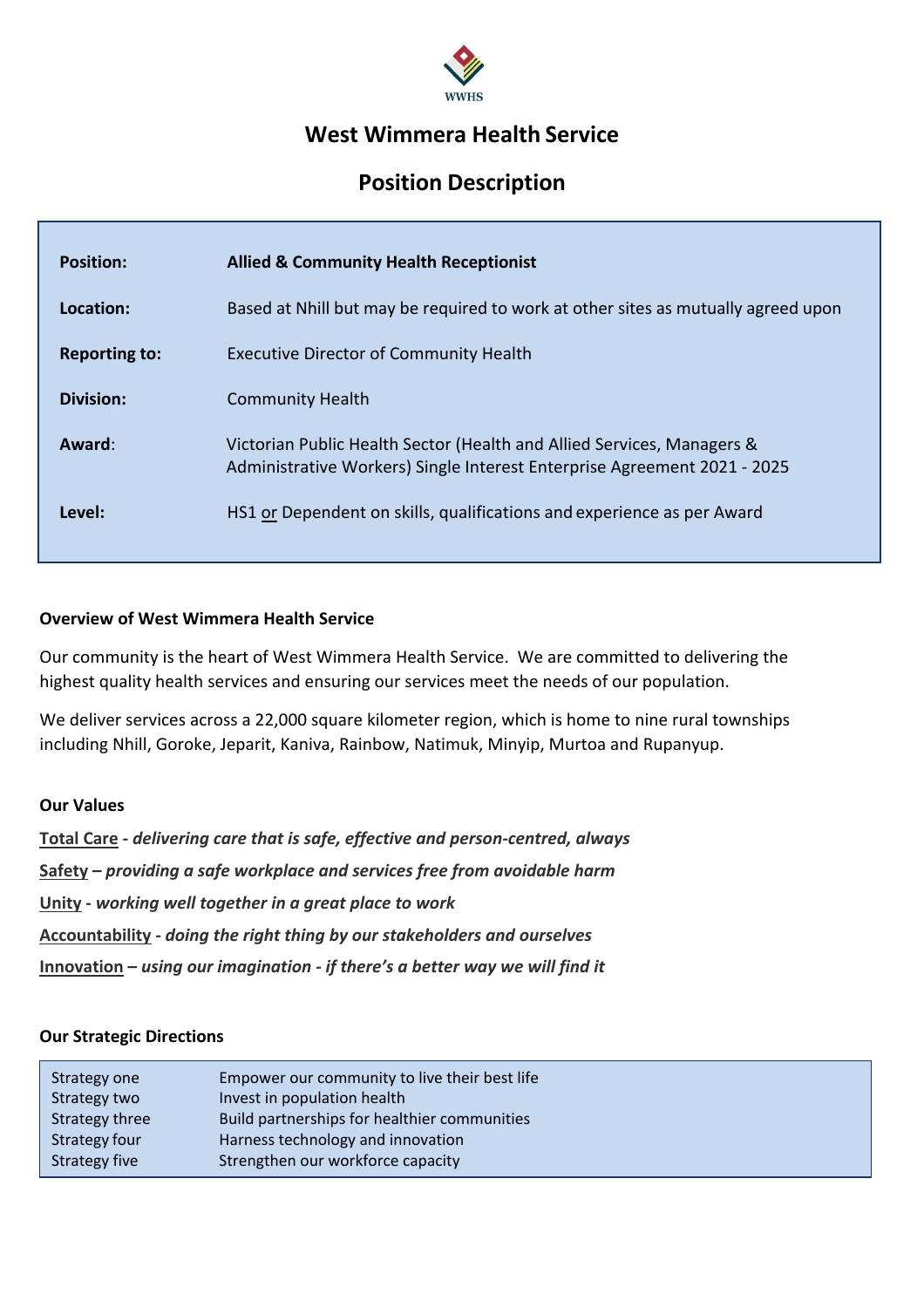| <b>Key Internal Relationships</b>          | <b>Key External Relationships</b>            |
|--------------------------------------------|----------------------------------------------|
| WWHS Employees, including Allied &         | Patients/clients/residents                   |
| <b>Community Health Staff</b>              | Visitors, community members                  |
| <b>Executive Director Community Health</b> | External organisations and service providers |
|                                            |                                              |
|                                            |                                              |

## **Position Overview:**

Provide reception and undertake administrative tasks for the Allied and Community Health Department. As the first point of contact, greet clients upon arrival for their appointments with Allied Health Practitioners, and triage and schedule appointments according to priority.

# **Key Selection Criteria:**

### **Essential:**

- 1. Effective communication and organisational skills.
- 2. Worker screening clearance police check, working with children check and DWES (Disability Worker Exclusion Scheme check).
- 3. Certificate in Business Administration or Reception.
- 4. Excellent analysis, reporting and writing skills.
- 5. Competence in using and operating computer software packages including Microsoft Office suite of programs – Outlook, Word, Excel & Access.
- 6. Demonstrated ability to learn and use other software.
- 7. Capacity to multi-task and ability to prioritise.
- 8. Immunisation history of COVID-19 vaccinations.

#### **Desirable:**

- 1. Victorian Driver's Licence
- 2. Qualification Certificate in Business Administration or Reception.
- 3. Previous experience working in Reception or Administration.
- 4. Knowledge of Cisco internet based telephone system, Computer equipment, Photocopier and Facsimile.

# **Key responsibilities:**

- 1. Receptionist and first contact point of contact.
- 2. Triage and schedule allied & community health appointments according to priority.
- 3. Manage Centrelink Agency, including providing assistance to clients.
- 4. Statistical reporting for Allied and Community Health Departments.
- 5. Administration of Uniti system.
- 6. Staff Training (eg. Uniti, Telehealth, casual receptionist training)
- 7. Administration of Health Direct (Telehealth).
- 8. Assist with Intake tasks as required, as and when requested by the Executive Director of Community Health.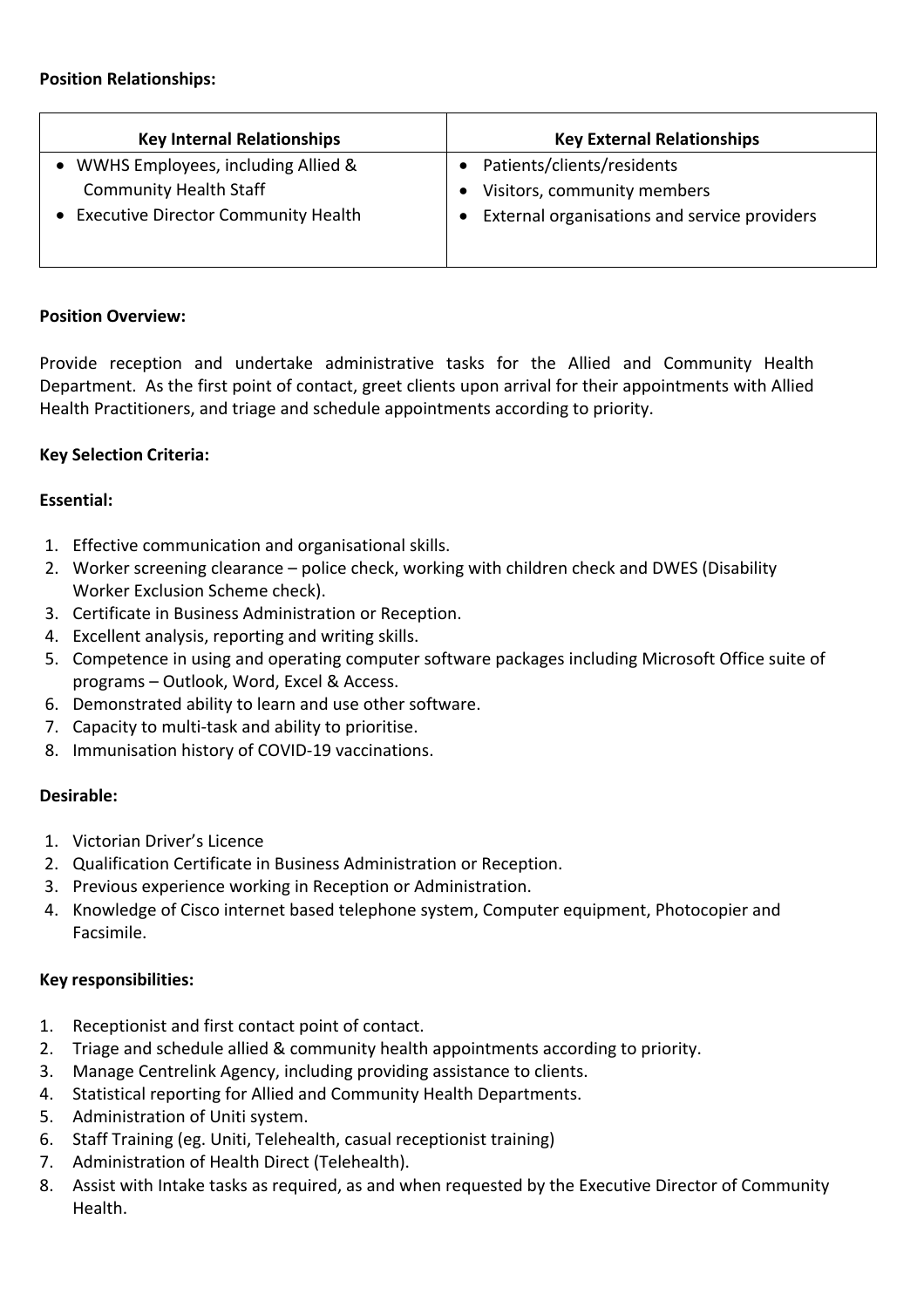# **Statement of duties**:

# **Professional Practice:**

- Ensure familiarity with the expected standards of performance in the role and actively contribute to own personal development.
- Maintain a good working knowledge of and adherence to standards and legislation relevant to the role (such as Child Safe Standards, Aged Care Act etc.) and actively promote compliance to any such standards and legislation.
- Comply with all relevant WWHS policies and procedures and any program specific guidelines.
- Attend all required staff meetings and trainings.
- Work in accordance with West Wimmera Health Service's Code of Conduct and demonstrate commitment to the Service's core values.
- Recognise, respond and escalate changes in a patient's condition
- Ensure timely management and maintenance of all aspects of the digital patient records.
- Perform general clerical duties such as typing, photocopying, ordering of administrative stock.
- Answer telephone calls in a professional manner.
- Organisation, booking and management of Allied & Community Health appointments, including triage and scheduling of appointments according to priorities.
- Undertake receipting of customer monies and invoices as presented and regular banking of same.
- Demonstrate a commitment to positive promotion of the organisation within the community.
- Maintain professionalism and courtesy in dealing with patients, visitors, consultants and other staff.
- Ensure compliance to Service policies and protocols.
- Ability to work without supervision.
- Participate in professional education opportunities.
- Have the ability to cope with changing circumstances and quickly grasp new concepts.
- Have the ability to liaise with both internal and external stakeholders to the organisation and co-ordinate all relevant communications to them.
- Be willing to adapt to and embrace change.
- Other duties as delegated by the Executive Director/Executive Assistant from time to time.

# **Quality, Safety and Risk Management:**

- Ensure compliance at all times, with mandatory education competencies by the due date in accordance with WWHS policies and protocols.
- Ensure and take all reasonable care for your personal safety and the safety of patients, consumers, volunteers and colleagues.
- Participate in relevant quality improvement activities as directed by the Executive Director Quality & Safety.
- Identify and report relevant risks including those relating to human resource management, workplace culture and industrial relations and actively work other staff as appropriate to effectively manage such risks.

# **Communication:**

• Maintain a professional and friendly approach in all interpersonal communication with patients, consumers, volunteers and colleagues.